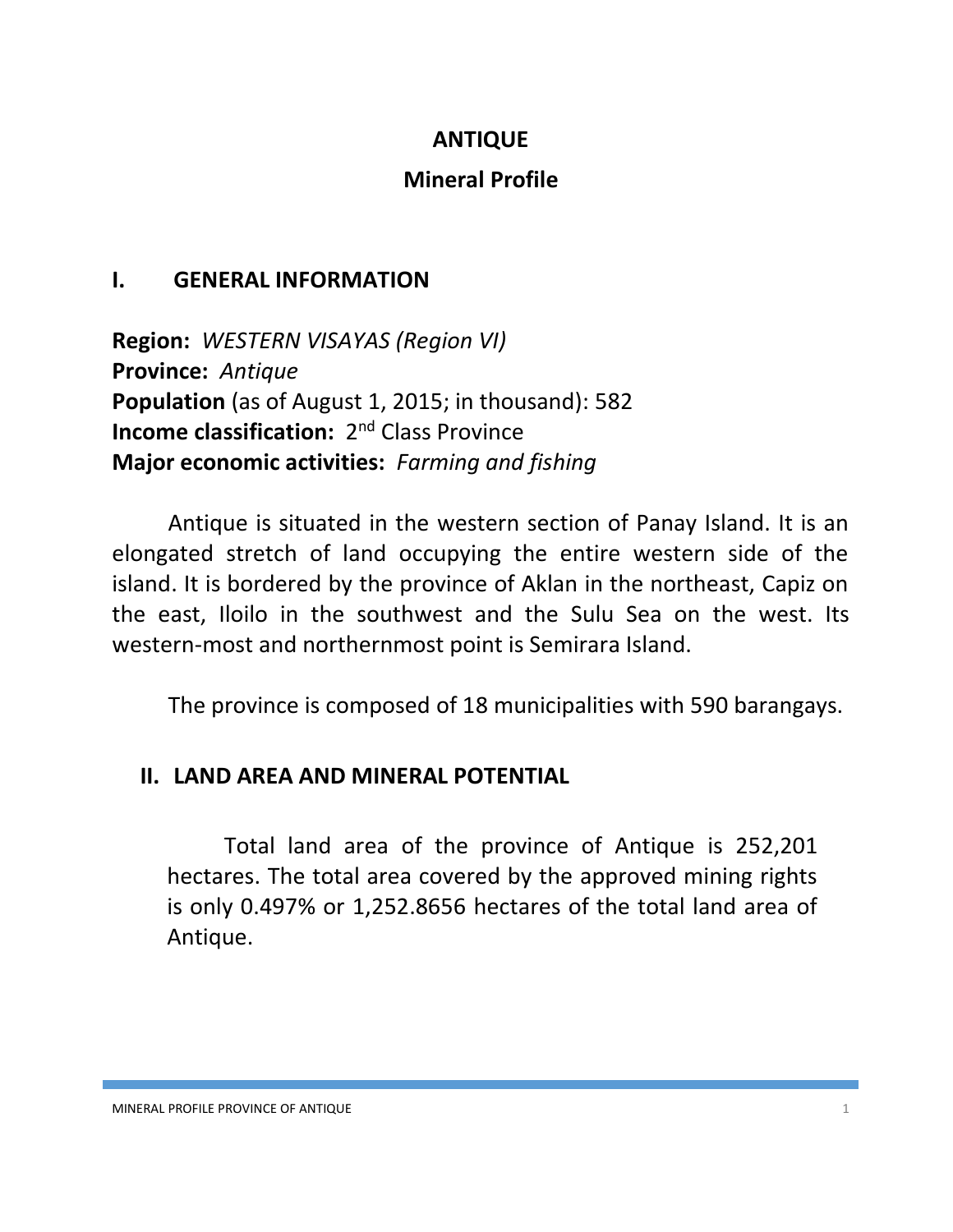# **Number of Mining Rights Issued by National Government in Antique**

| <b>TYPE OF MINING RIGHT</b>                            | <b>NUMBER</b>  | <b>AREA</b>     |
|--------------------------------------------------------|----------------|-----------------|
| <b>Mineral Production Sharing</b><br>Agreements (MPSA) | $\overline{2}$ | 1,064.2271 has. |
| Industrial Sand and Gravel<br>(ISAG) Permit            | 26             | 83.0347 has.    |
| <b>Commercial Sand and Gravel</b><br>(CSAG) Permit     | 59             | 88.8039 has.    |
| <b>Quarry Permit</b>                                   | 4              | 16.7999 has.    |
| TOTAL                                                  | 91             | 1,252.8656 has. |